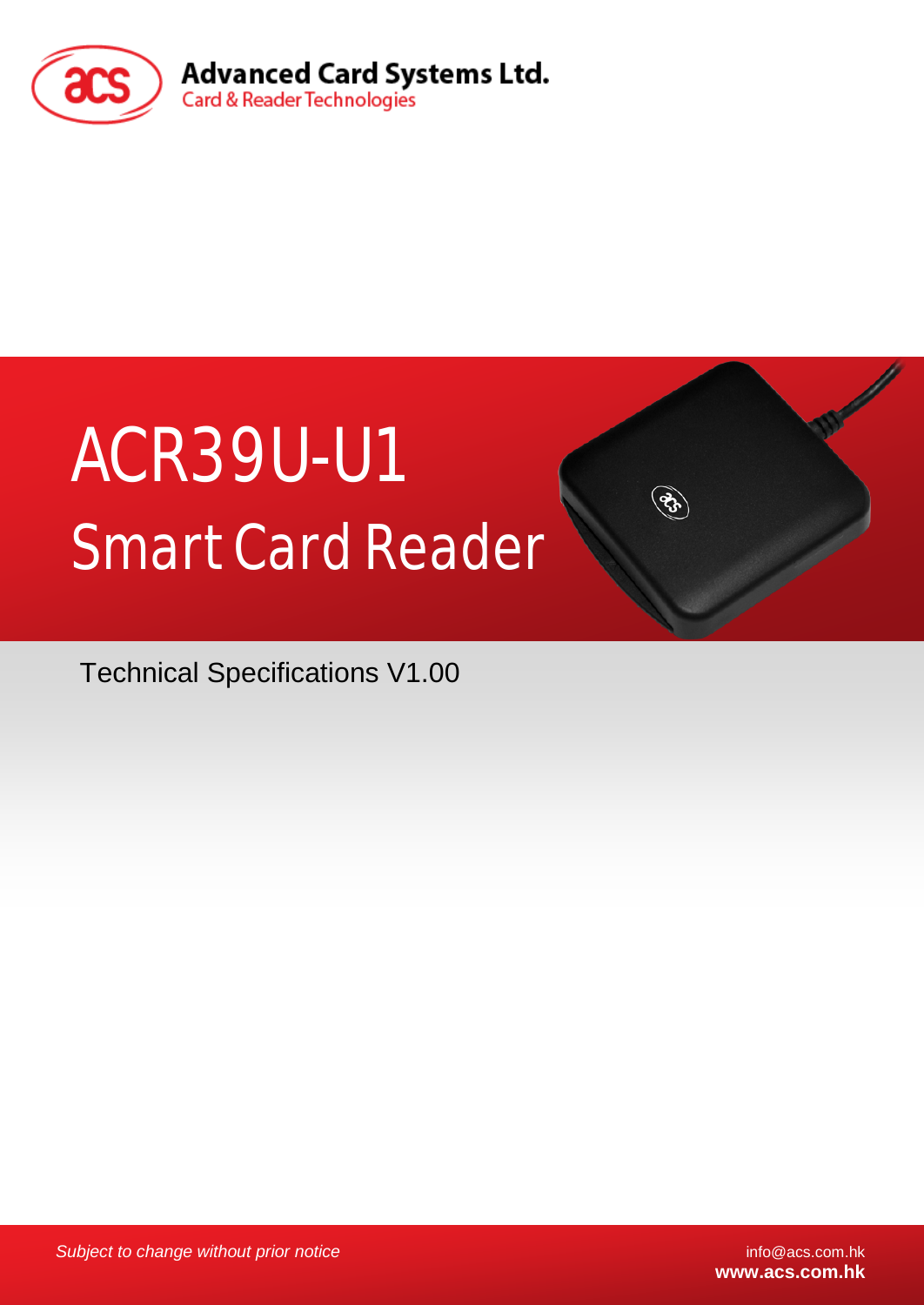

# **Table of Contents**

| 1.1. |  |
|------|--|
| 1.2. |  |
| 1.3. |  |
| 2.0. |  |
| 3.0. |  |
| 3.1. |  |
| 3.2. |  |
| 4.0. |  |
| 5.0. |  |

Page 2 of 8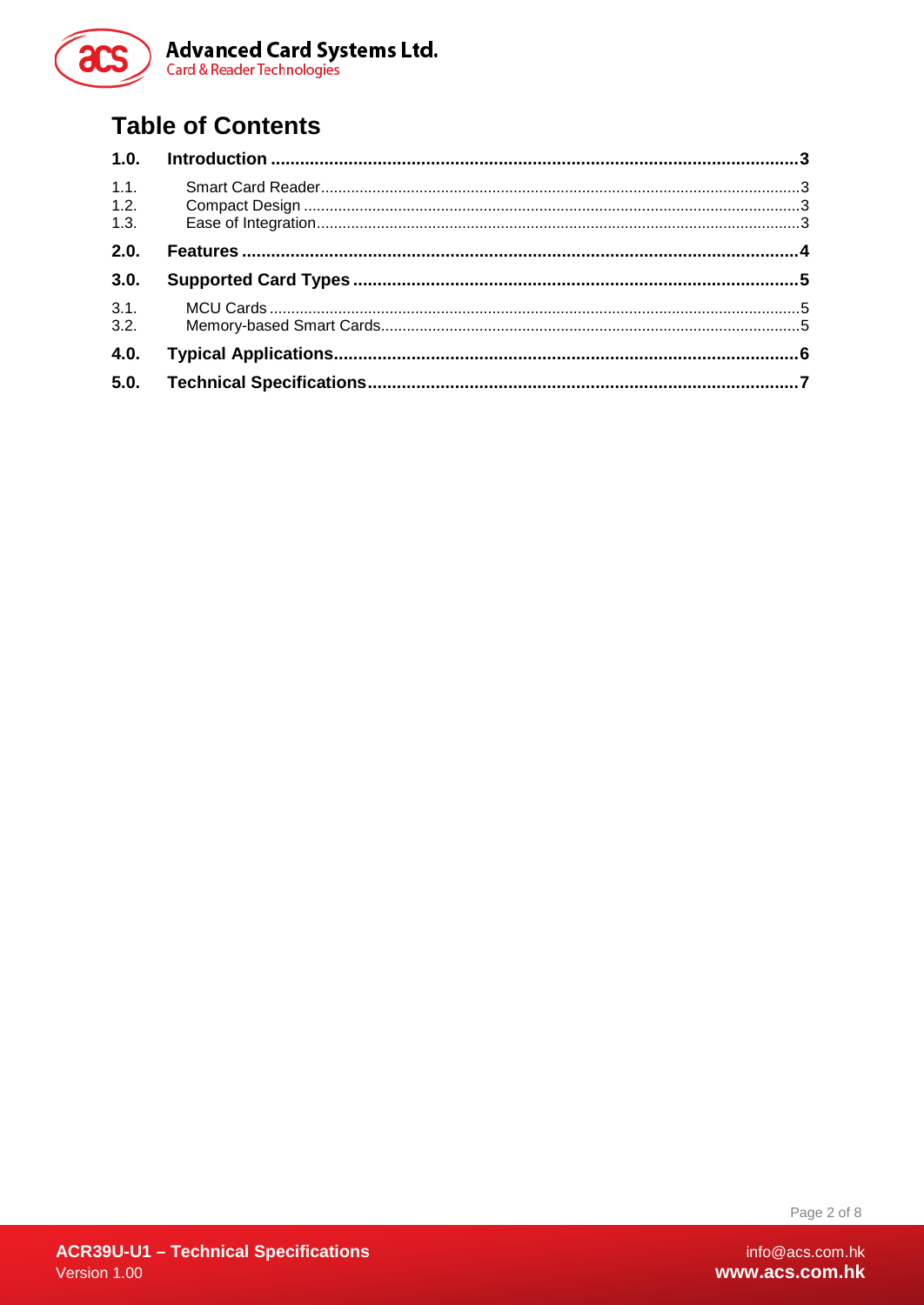

# <span id="page-2-0"></span>**1.0.Introduction**

ACR39U-U1 hails the new and modern technology in the world of smart card readers. It is a compact and stylish smart card reader that brings together sophisticated technology with modern design to meet rigorous requirements in various smart card based applications.

### <span id="page-2-1"></span>**1.1. Smart Card Reader**



ACR39U-U1 supports ISO 7816 Class A, B, and C smart cards (5 V, 3 V, and 1.8 V) and microprocessor cards with the  $T=0$ ,  $T=1$  protocol, and most memory cards in the market, .

It also features a USB Full Speed interface and a smart card read/write speed of up to 600 Kbps. Highly durable, ACR39U-U1 can last for 100,000 card insertion cycles. ACR39U-U1 also has various certifications, such as EMV 2000 Level 1 and PBOC, making it the ideal smart card reader for your e-Banking and e-Payment application needs.

#### <span id="page-2-2"></span>**1.2. Compact Design**

The modern design of ACR39U-U1 makes it stand out from ordinary smart card readers as it houses a powerful core that can support demanding applications which can be used anytime, anywhere.

## <span id="page-2-3"></span>**1.3. Ease of Integration**

ACR39U-U1 is PC/SC and CCID compliant making it easy to install and use as it is specifically designed to be integrated into any computer-based environment. Its drivers are compatible with Windows® operating system, as well as Linux® and Mac OS®. In addition, ACR39U-U1 may now be used on mobile devices running the Android™ platform with versions 3.1 and above.

With its numerous features, the ACR39U-U1 is clearly the perfect smart card reader for your smart card solution.

Page 3 of 8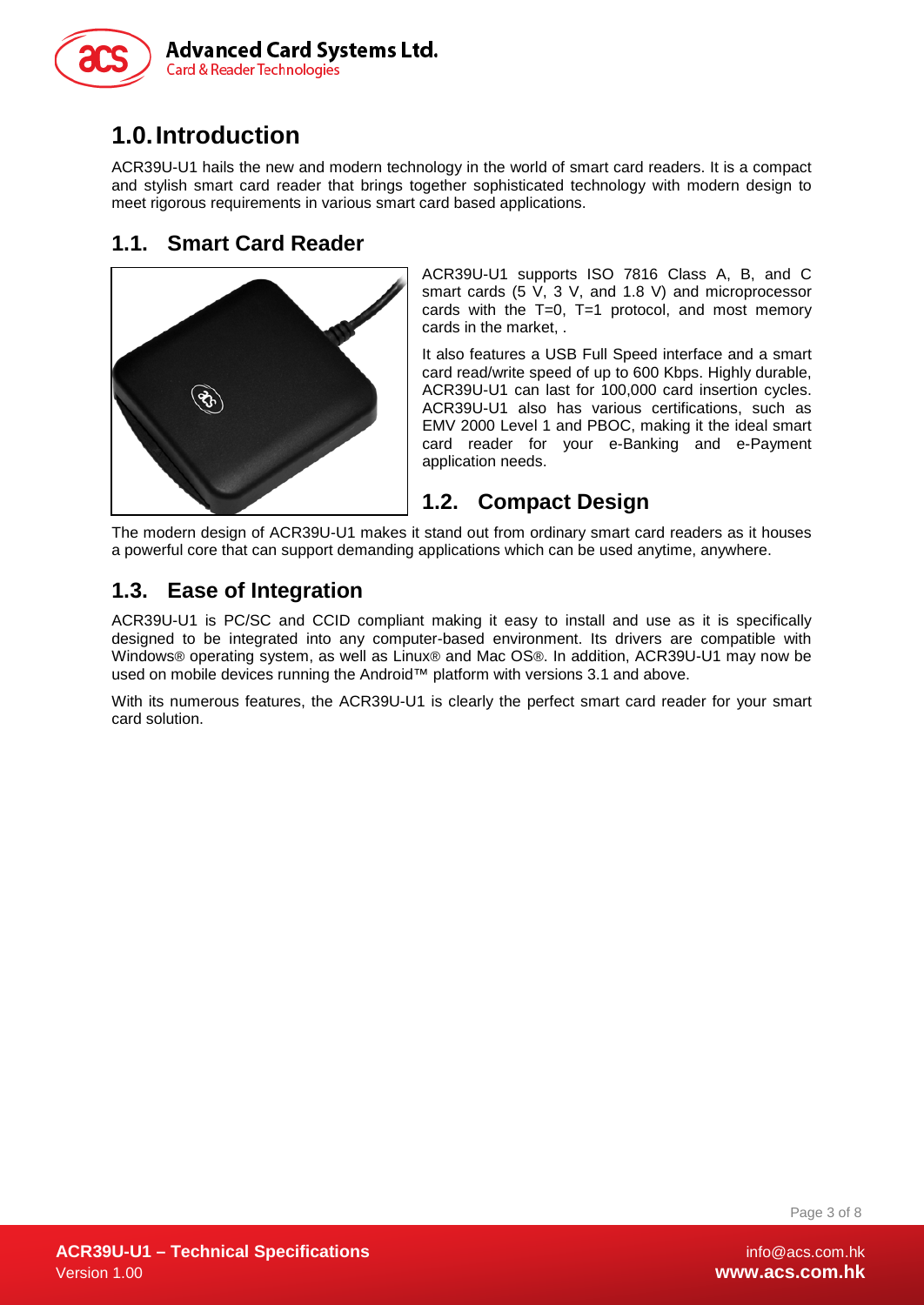

## <span id="page-3-0"></span>**2.0.Features**

- USB 2.0 Full Speed Interface
- Plug-and-Play CCID support brings utmost mobility
- Smart Card Reader:
	- o Supports ISO 7816 Class A, B and C (5 V, 3 V, 1.8 V) cards
	- o Supports microprocessor cards with T=0 and T=1 protocol
	- o Supports memory cards
	- o Supports PPS (Protocol and Parameters Selection)
	- o Features Short Circuit Protection
- Application Programming Interface:
	- o Supports PC/SC
	- o Supports CT-API (through wrapper on top of PC/SC)
- Supports Android<sup>™</sup> 3.[1](#page-3-1) and above<sup>1</sup>
- Compliant with the following standards:
	- o EN60950/IEC 60950
	- o ISO 7816
	- o CE
	- o FCC
	- o VCCI
	- o PC/SC
	- o CCID
	- o EMV 2000 Level 1
	- o PBOC
	- o Microsoft® WHQL
	- o RoHS 2
	- o REACH

Page 4 of 8

-

<span id="page-3-1"></span><sup>1</sup> *PC/SC and CCID support are not applicable*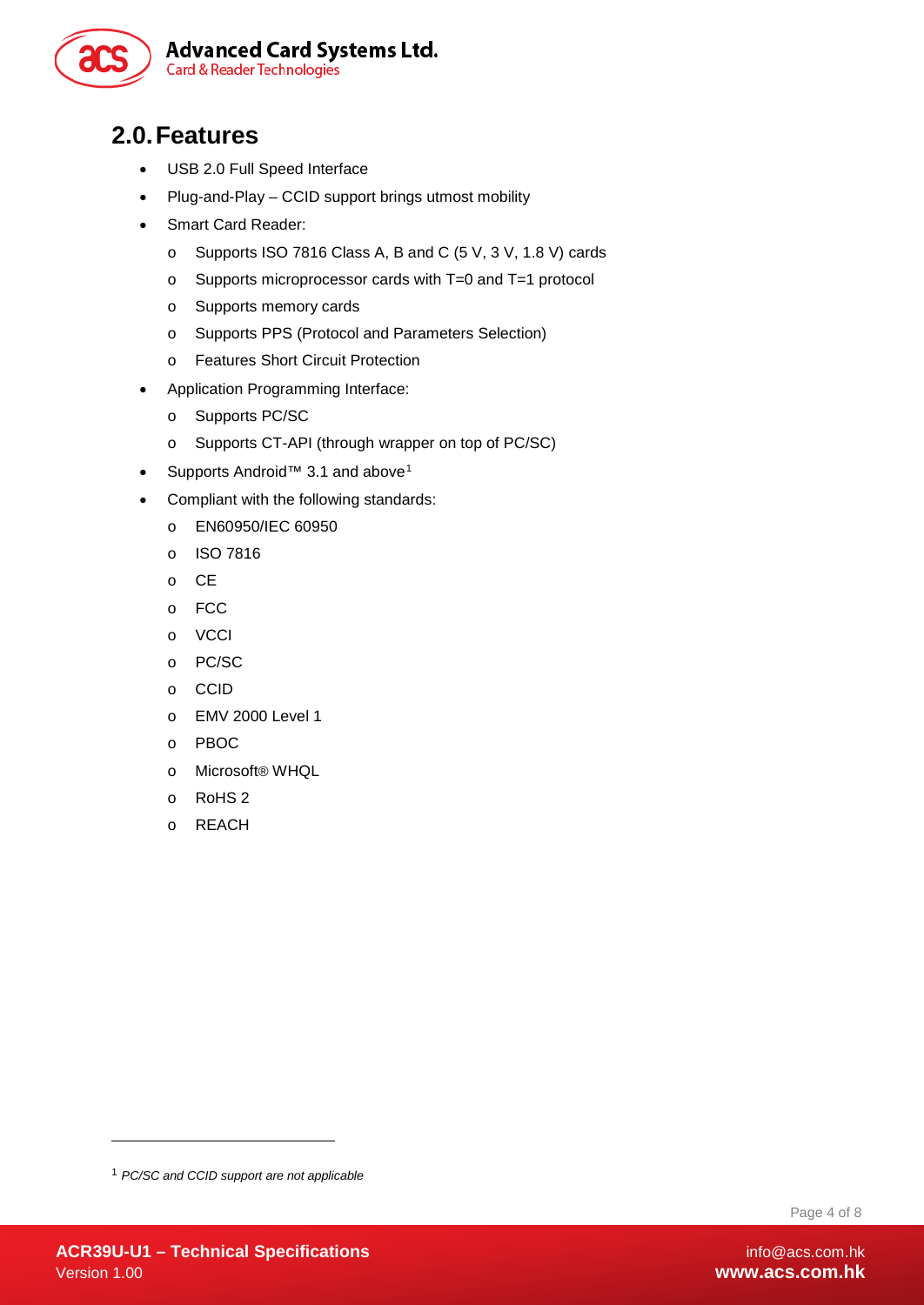

## <span id="page-4-0"></span>**3.0.Supported Card Types**

#### <span id="page-4-1"></span>**3.1. MCU Cards**

<span id="page-4-2"></span>ACR39U-U1 operates with MCU cards following either the T=0 or T=1 protocol.

## **3.2. Memory-based Smart Cards**

ACR39U-U1 works with several memory-based smart cards such as:

- Cards following the I2C bus protocol (free memory cards) with maximum 128 bytes page with capability, including:
	- o Atmel®: AT24C01/02/04/08/16/32/64/128/256/512/1024
	- o SGS-Thomson: ST14C02C, ST14C04C
	- o Gemplus: GFM1K, GFM2K, GFM4K, GFM8K
- Cards with intelligent 1 KB EEPROM with write-protect function, including:
	- o Infineon®: SLE4418, SLE4428, SLE5518 and SLE5528
- Cards with intelligent 256-byte EEPROM with write-protect function, including:
	- o Infineon®: SLE4432, SLE4442, SLE5532 and SLE5542

Page 5 of 8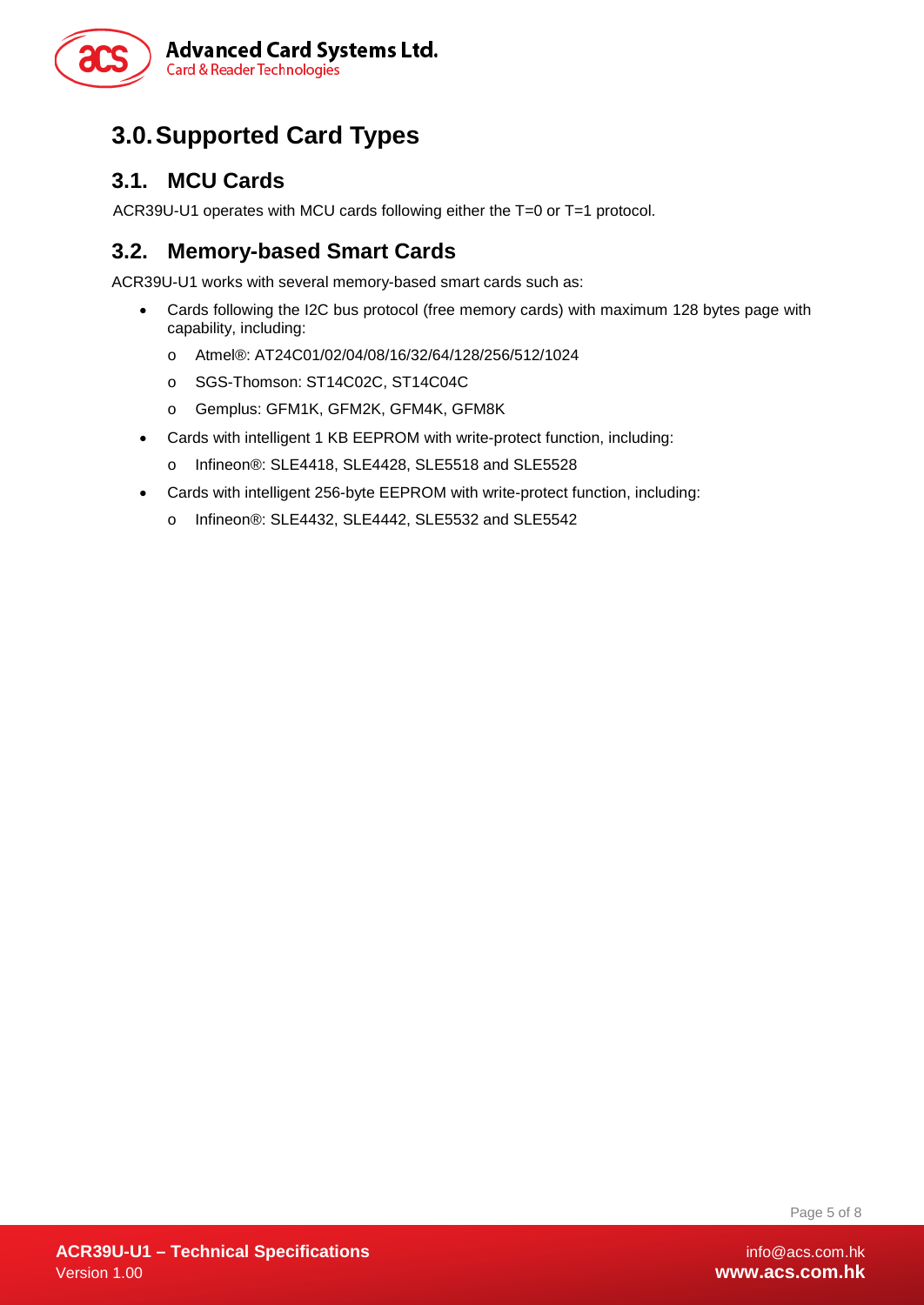

# <span id="page-5-0"></span>**4.0.Typical Applications**

- e-Government
- e-Banking and e-Payment
- e-Healthcare
- Public Key Infrastructure
- Network Security
- Access Control
- Loyalty Program

Page 6 of 8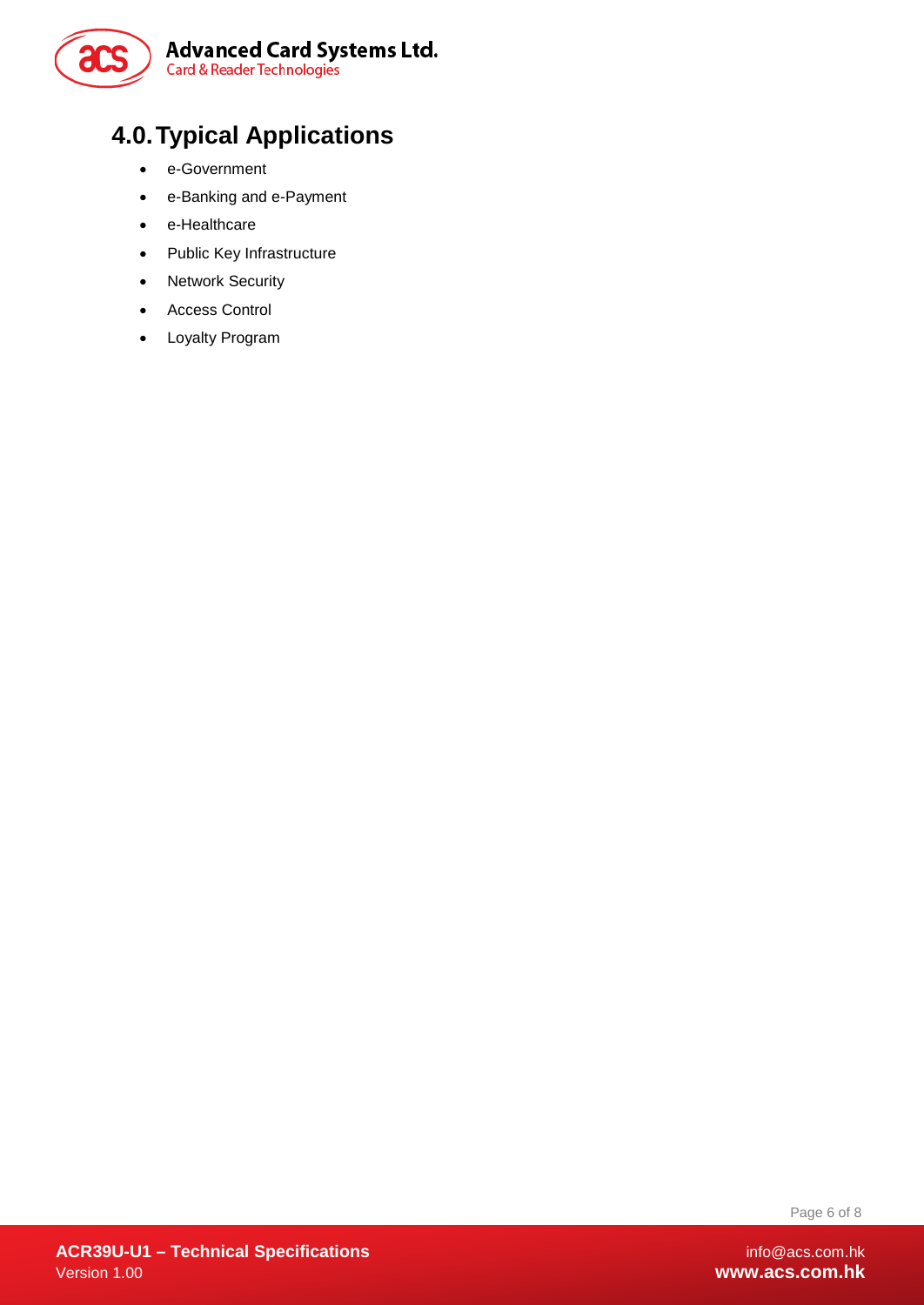

# <span id="page-6-0"></span>**5.0.Technical Specifications**



| Universal Serial Bus Interface                                                                   |                                                                     |  |  |
|--------------------------------------------------------------------------------------------------|---------------------------------------------------------------------|--|--|
|                                                                                                  |                                                                     |  |  |
|                                                                                                  |                                                                     |  |  |
|                                                                                                  |                                                                     |  |  |
| <b>Smart Card Interface</b>                                                                      |                                                                     |  |  |
|                                                                                                  |                                                                     |  |  |
| Supply Current  Max. 50 mA                                                                       |                                                                     |  |  |
| Smart Card Read/Write Speed Max. 600,000 bps                                                     |                                                                     |  |  |
| Short Circuit Protection  +5 V/GND on all pins                                                   |                                                                     |  |  |
| CLK Frequency  4.8 MHz                                                                           |                                                                     |  |  |
|                                                                                                  |                                                                     |  |  |
| Card Insertion Cycles Min. 100,000                                                               |                                                                     |  |  |
| <b>Physical Specifications</b>                                                                   |                                                                     |  |  |
|                                                                                                  |                                                                     |  |  |
|                                                                                                  |                                                                     |  |  |
|                                                                                                  |                                                                     |  |  |
|                                                                                                  | Cable length, cord, connector  1.5 m, Fixed (non-detachable), USB A |  |  |
| <b>Built-in Peripheral</b>                                                                       |                                                                     |  |  |
|                                                                                                  |                                                                     |  |  |
| <b>Operating Conditions</b>                                                                      |                                                                     |  |  |
|                                                                                                  |                                                                     |  |  |
|                                                                                                  |                                                                     |  |  |
|                                                                                                  |                                                                     |  |  |
| <b>Application Programming Interface</b>                                                         |                                                                     |  |  |
| PC/SC                                                                                            |                                                                     |  |  |
| CT-API (through wrapper on top of PC/SC)                                                         |                                                                     |  |  |
| <b>Certifications/Compliance</b>                                                                 |                                                                     |  |  |
| EN60950/IEC 60950, ISO 7816, CE, FCC, VCCI, PC/SC, CCID, EMV 2000 Level 1, PBOC, USB Full Speed, |                                                                     |  |  |
| RoHS 2, REACH                                                                                    |                                                                     |  |  |

Microsoft® WHQL Windows® 2000, Windows® XP, Windows Vista®, Windows® 7, Windows® 8,Windows® 8.1, Windows® Server 2003, Windows® Server 2008, Windows® Server 2008 R2, Windows® Server 2012, Windows® Server 2012 R2

Page 7 of 8